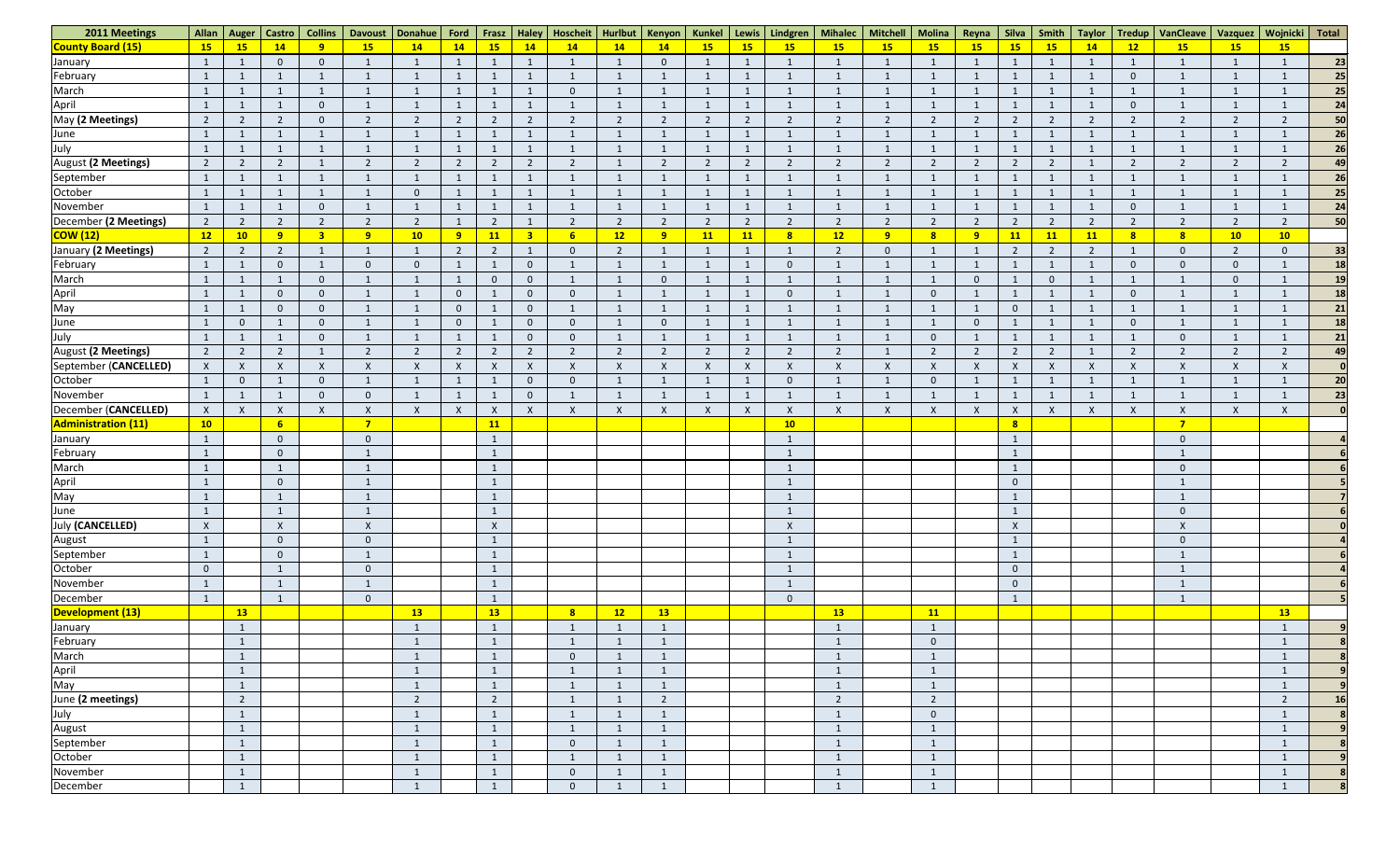| 2011 Meetings                                   |                | Allan   Auger   Castro | Collins                   |                  | Davoust   Donahue   Ford   Frasz |                  |                  |                          |                           |                  |                |                           |                           |                           |                           |                |           |                           | Haley   Hoscheit   Hurlbut   Kenyon   Kunkel   Lewis   Lindgren   Mihalec   Mitchell   Molina   Reyna   Silva   Smith   Taylor   Tredup   VanCleave   Vazquez   Wojnicki   Total |                  |                           |                 |
|-------------------------------------------------|----------------|------------------------|---------------------------|------------------|----------------------------------|------------------|------------------|--------------------------|---------------------------|------------------|----------------|---------------------------|---------------------------|---------------------------|---------------------------|----------------|-----------|---------------------------|----------------------------------------------------------------------------------------------------------------------------------------------------------------------------------|------------------|---------------------------|-----------------|
| <b>Energy/Evironmental (9)</b>                  | 9              |                        | $5\overline{)}$           |                  | $\overline{\phantom{a}}$         |                  | 9                |                          |                           |                  |                |                           |                           |                           |                           |                |           | $\overline{9}$            |                                                                                                                                                                                  |                  | $\overline{9}$            |                 |
| January                                         | $\mathbf{1}$   |                        | $\mathbf 0$               |                  | $\mathbf{1}$                     |                  | -1               |                          |                           |                  | $\overline{0}$ |                           |                           |                           |                           |                |           |                           |                                                                                                                                                                                  |                  |                           |                 |
| February                                        | $\mathbf{1}$   |                        |                           |                  |                                  |                  | $\mathbf{1}$     |                          |                           |                  |                |                           |                           |                           |                           |                |           |                           |                                                                                                                                                                                  |                  |                           |                 |
| March                                           |                |                        | $\overline{0}$            |                  |                                  |                  |                  |                          |                           |                  |                |                           |                           |                           |                           |                |           |                           |                                                                                                                                                                                  |                  |                           |                 |
|                                                 | $\mathbf{1}$   |                        |                           |                  |                                  |                  | $\mathbf{1}$     |                          |                           |                  |                |                           |                           |                           |                           |                |           |                           |                                                                                                                                                                                  |                  |                           |                 |
| April<br>May                                    | $\mathbf{1}$   |                        | $\overline{0}$            |                  | $\mathbf{0}$                     |                  | $\mathbf{1}$     |                          |                           |                  |                |                           |                           |                           |                           |                |           |                           |                                                                                                                                                                                  |                  |                           |                 |
| June                                            | $\mathbf{1}$   |                        |                           |                  |                                  |                  |                  |                          |                           |                  |                |                           |                           |                           |                           |                |           |                           |                                                                                                                                                                                  |                  |                           |                 |
| <b>July (CANCELLED)</b>                         | $\mathsf{X}$   |                        | $\boldsymbol{X}$          |                  | $\mathsf{X}$                     |                  | $\mathsf{X}$     |                          |                           |                  | $\mathsf{X}$   |                           |                           |                           |                           |                |           | $\boldsymbol{\mathsf{X}}$ |                                                                                                                                                                                  |                  | $\boldsymbol{\mathsf{X}}$ |                 |
| August                                          | $\mathbf{1}$   |                        | $\mathbf{0}$              |                  |                                  |                  |                  |                          |                           |                  |                |                           |                           |                           |                           |                |           |                           |                                                                                                                                                                                  |                  |                           |                 |
| September                                       | $\mathbf{1}$   |                        |                           |                  | $\overline{0}$                   |                  |                  |                          |                           |                  |                |                           |                           |                           |                           |                |           |                           |                                                                                                                                                                                  |                  |                           |                 |
| October (CANCELLED)                             | $\mathsf{X}$   |                        | $\boldsymbol{\mathsf{X}}$ |                  | $\boldsymbol{X}$                 |                  | $\mathsf{X}$     |                          |                           |                  | $\mathsf{X}$   |                           |                           |                           |                           |                |           | $\boldsymbol{\mathsf{X}}$ |                                                                                                                                                                                  |                  | $\mathsf{X}$              |                 |
| November                                        | 1              |                        |                           |                  |                                  |                  |                  |                          |                           |                  |                |                           |                           |                           |                           |                |           |                           |                                                                                                                                                                                  |                  |                           |                 |
| December (CANCELLED)                            | $\mathsf{X}$   |                        | $\boldsymbol{\mathsf{X}}$ |                  | $\boldsymbol{X}$                 |                  | $\mathsf{X}$     |                          |                           |                  | $\mathsf{X}$   |                           |                           |                           |                           |                |           | $\mathsf{X}$              |                                                                                                                                                                                  |                  | $\mathsf{X}$              |                 |
| <b>Executive (11)</b>                           |                |                        |                           | 9                |                                  |                  | <b>11</b>        | 10                       | 11                        | 10               |                | 11                        | 11                        | 11                        | $\overline{7}$            |                |           |                           | 9                                                                                                                                                                                | 10               | 11                        |                 |
| January                                         |                |                        |                           | $\overline{0}$   |                                  |                  |                  | $\overline{1}$           |                           | $\mathbf{1}$     |                | $\mathbf{1}$              |                           |                           | $\overline{1}$            |                |           |                           | $\overline{0}$                                                                                                                                                                   | $\mathbf{1}$     |                           | 10              |
| <b>February (CANCELLED)</b>                     |                |                        |                           | $\boldsymbol{X}$ |                                  |                  | $\boldsymbol{X}$ | $\boldsymbol{X}$         | $\boldsymbol{\mathsf{x}}$ | $\boldsymbol{X}$ |                | $\boldsymbol{\mathsf{X}}$ | $\boldsymbol{\mathsf{x}}$ | $\boldsymbol{\mathsf{x}}$ | $\boldsymbol{X}$          |                |           |                           | $\boldsymbol{\mathsf{x}}$                                                                                                                                                        | $\boldsymbol{X}$ | $\boldsymbol{\mathsf{X}}$ | $\Omega$        |
| March                                           |                |                        |                           | $\mathbf{1}$     |                                  |                  | -1               | $\overline{1}$           |                           | $\overline{0}$   |                | $\mathbf{1}$              |                           |                           | $\mathbf{1}$              |                |           |                           |                                                                                                                                                                                  | $\mathbf{0}$     |                           | 10              |
|                                                 |                |                        |                           | $\mathbf{1}$     |                                  |                  |                  |                          |                           |                  |                | $\mathbf{1}$              |                           |                           | $\mathbf{1}$              |                |           |                           |                                                                                                                                                                                  | $\mathbf{1}$     |                           | 12              |
| March<br>April<br>May<br>June<br>July<br>August |                |                        |                           | $\overline{0}$   |                                  |                  | -1               | $\overline{1}$           |                           | $\mathbf{1}$     |                | $\mathbf{1}$              |                           | $\overline{1}$            | $\overline{0}$            |                |           |                           | $\mathbf{1}$                                                                                                                                                                     | $\mathbf{1}$     |                           | 10              |
|                                                 |                |                        |                           | -1               |                                  |                  |                  |                          |                           |                  |                | 1                         |                           |                           | $\mathbf{1}$              |                |           |                           |                                                                                                                                                                                  | $\mathbf{1}$     |                           | 12              |
|                                                 |                |                        |                           | $\mathbf{1}$     |                                  |                  |                  | $\overline{1}$           |                           | $\mathbf{1}$     |                | $\mathbf{1}$              |                           |                           | $\mathbf{1}$              |                |           |                           |                                                                                                                                                                                  | $\mathbf{1}$     |                           | 12              |
|                                                 |                |                        |                           | $\mathbf{1}$     |                                  |                  | -1               | $\mathbf{1}$             | -1                        | $\mathbf{1}$     |                | $\mathbf{1}$              |                           | $\blacksquare$            | $\overline{0}$            |                |           |                           | $\mathbf{1}$                                                                                                                                                                     | $\mathbf{1}$     |                           | 11              |
| September                                       |                |                        |                           | $\mathbf{1}$     |                                  |                  | -1               | $\overline{1}$           |                           | $\mathbf{1}$     |                | $\mathbf{1}$              |                           | $\overline{1}$            | $\overline{0}$            |                |           |                           | $\mathbf{1}$                                                                                                                                                                     | $\mathbf{1}$     |                           | $\overline{11}$ |
| October                                         |                |                        |                           | $\mathbf{1}$     |                                  |                  |                  | $\overline{0}$           |                           | $\mathbf{1}$     |                | $\mathbf{1}$              |                           |                           | $\overline{0}$            |                |           |                           |                                                                                                                                                                                  | $\mathbf{1}$     |                           | 10              |
| November                                        |                |                        |                           | $\mathbf{1}$     |                                  |                  | $\mathbf{1}$     | $\overline{1}$           | $\mathbf{1}$              | $\mathbf{1}$     |                | $\mathbf{1}$              | $\mathbf{1}$              | 1                         | $\mathbf{1}$              |                |           |                           | $\mathbf{1}$                                                                                                                                                                     | $\mathbf{1}$     | $\mathbf{1}$              | $\overline{12}$ |
| December                                        |                |                        |                           | $\mathbf{1}$     |                                  |                  |                  | $\overline{\phantom{0}}$ |                           | $\mathbf{1}$     |                | $\mathbf{1}$              |                           | $\overline{1}$            | $\mathbf{1}$              |                |           |                           | $\mathbf 0$                                                                                                                                                                      | $\mathbf{1}$     |                           | 11              |
| <b>Finance/Budget (13)</b>                      |                | <b>11</b>              |                           | 9 <sup>°</sup>   |                                  | <b>11</b>        |                  | 9 <sup>°</sup>           | <b>13</b>                 |                  |                | 10                        |                           |                           | 12                        |                |           |                           |                                                                                                                                                                                  |                  |                           |                 |
| January (2 meetings)                            |                | $\overline{2}$         |                           | $\mathbf{1}$     |                                  | $\mathbf{1}$     |                  | -1                       | $\overline{2}$            |                  |                | $\overline{2}$            |                           |                           | $\mathbf{1}$              |                |           |                           |                                                                                                                                                                                  |                  |                           | 10              |
| February                                        |                | $\mathbf{1}$           |                           | $\mathbf{0}$     |                                  | $\mathbf{1}$     |                  |                          |                           |                  |                | $\mathbf{1}$              |                           |                           | $\mathbf{1}$              |                |           |                           |                                                                                                                                                                                  |                  |                           |                 |
| March                                           |                | $\overline{0}$         |                           | $\mathbf{1}$     |                                  | $\overline{0}$   |                  | $\overline{0}$           | -1                        |                  |                | $\mathbf{1}$              |                           |                           | $\overline{1}$            |                |           |                           |                                                                                                                                                                                  |                  |                           |                 |
|                                                 |                | $\mathbf{1}$           |                           | $\mathbf{1}$     |                                  | $\mathbf{1}$     |                  | $\overline{0}$           | 1                         |                  |                | $\mathbf{1}$              |                           |                           | $\mathbf{1}$              |                |           |                           |                                                                                                                                                                                  |                  |                           |                 |
| April<br>May                                    |                | $\mathbf{1}$           |                           | $\mathbf{1}$     |                                  | $\mathbf{1}$     |                  | $\overline{0}$           |                           |                  |                | $\mathbf{1}$              |                           |                           | $\mathbf{1}$              |                |           |                           |                                                                                                                                                                                  |                  |                           |                 |
| June                                            |                | $\mathbf{1}$           |                           | $\mathbf{1}$     |                                  | $\mathbf{1}$     |                  | 1                        | $\mathbf{1}$              |                  |                | $\mathbf{1}$              |                           |                           | $\mathbf{1}$              |                |           |                           |                                                                                                                                                                                  |                  |                           |                 |
| <b>July (CANCELLED)</b>                         |                | $\mathsf{X}$           |                           | $\mathsf X$      |                                  | $\mathsf X$      |                  | $\mathsf X$              | $\mathsf{X}$              |                  |                | $\mathsf X$               |                           |                           | $\boldsymbol{\mathsf{X}}$ |                |           |                           |                                                                                                                                                                                  |                  |                           | $\mathbf{0}$    |
| August (2 Meetings)                             |                | $\overline{2}$         |                           | $\mathbf{1}$     |                                  | $\overline{2}$   |                  | $\overline{2}$           | $\overline{2}$            |                  |                | $\mathbf{1}$              |                           |                           | $\overline{2}$            |                |           |                           |                                                                                                                                                                                  |                  |                           | 12              |
| September                                       |                | $\overline{0}$         |                           | $\mathbf{1}$     |                                  | $\mathbf{1}$     |                  | $\overline{1}$           | $\mathbf{1}$              |                  |                | $\overline{0}$            |                           |                           | $\mathbf{1}$              |                |           |                           |                                                                                                                                                                                  |                  |                           | 5 <sub>l</sub>  |
| October (2 Meetings)                            |                | $\overline{2}$         |                           | $\overline{2}$   |                                  | $\overline{2}$   |                  | $\overline{2}$           | $\overline{2}$            |                  |                | $\mathbf{1}$              |                           |                           | $\overline{2}$            |                |           |                           |                                                                                                                                                                                  |                  |                           | 13              |
| November                                        |                | $\mathbf{1}$           |                           | $\overline{0}$   |                                  | $\mathbf{1}$     |                  | $\mathbf{1}$             |                           |                  |                | $\mathbf{1}$              |                           |                           | $\mathbf{1}$              |                |           |                           |                                                                                                                                                                                  |                  |                           | 6 <sup>1</sup>  |
| December (CANCELLED)                            |                | $\mathsf{X}$           |                           | $\mathsf{X}$     |                                  | $\mathsf{X}$     |                  | $\mathsf{X}$             | $\mathsf{X}$              |                  |                | $\mathsf{X}$              |                           |                           | $\mathsf{X}$              |                |           |                           |                                                                                                                                                                                  |                  |                           | $\overline{0}$  |
| <b>Human Services (12)</b>                      | 11             |                        |                           |                  |                                  | 9                |                  | 9                        |                           |                  |                | 12                        |                           |                           |                           | 9              | <b>11</b> |                           | 9                                                                                                                                                                                |                  |                           |                 |
| January                                         | $\mathbf{1}$   |                        |                           |                  |                                  | $\mathbf{1}$     |                  | $\mathbf{1}$             |                           |                  |                | $\mathbf{1}$              |                           |                           |                           | $\mathbf{1}$   |           |                           | $\overline{0}$                                                                                                                                                                   |                  |                           |                 |
| February                                        | $\overline{0}$ |                        |                           |                  |                                  | $\mathbf{1}$     |                  | $\overline{0}$           |                           |                  |                | $\mathbf{1}$              |                           |                           |                           |                |           |                           | $\boldsymbol{0}$                                                                                                                                                                 |                  |                           |                 |
| March                                           | $\mathbf{1}$   |                        |                           |                  |                                  | $\mathbf{1}$     |                  | $\mathbf{1}$             |                           |                  |                | $\mathbf{1}$              |                           |                           |                           |                |           |                           |                                                                                                                                                                                  |                  |                           |                 |
|                                                 | $\mathbf{1}$   |                        |                           |                  |                                  | $\mathbf{1}$     |                  | $\mathbf{1}$             |                           |                  |                | $\mathbf{1}$              |                           |                           |                           |                |           |                           |                                                                                                                                                                                  |                  |                           |                 |
| April<br>May                                    | $\mathbf{1}$   |                        |                           |                  |                                  | $\mathbf{1}$     |                  | $\overline{1}$           |                           |                  |                | $\mathbf{1}$              |                           |                           |                           | $\overline{1}$ |           |                           |                                                                                                                                                                                  |                  |                           | $\overline{7}$  |
| <b>June</b>                                     |                |                        |                           |                  |                                  | $\mathbf{1}$     |                  | $\overline{0}$           |                           |                  |                | $\mathbf{1}$              |                           |                           |                           |                |           |                           |                                                                                                                                                                                  |                  |                           |                 |
| July                                            | $\mathbf{1}$   |                        |                           |                  |                                  | $\mathbf{0}$     |                  | $\overline{1}$           |                           |                  |                | $\mathbf{1}$              |                           |                           |                           | $\overline{0}$ |           |                           |                                                                                                                                                                                  |                  |                           |                 |
|                                                 |                |                        |                           |                  |                                  | $\boldsymbol{0}$ |                  |                          |                           |                  |                | $\mathbf{1}$              |                           |                           |                           |                |           |                           |                                                                                                                                                                                  |                  |                           |                 |
| August<br>September                             |                |                        |                           |                  |                                  | $\mathbf 0$      |                  | $\mathbf{1}$             |                           |                  |                | $\mathbf{1}$              |                           |                           |                           | $\overline{0}$ |           |                           |                                                                                                                                                                                  |                  |                           |                 |
| October                                         | $\mathbf{1}$   |                        |                           |                  |                                  | $\mathbf{1}$     |                  | $\overline{0}$           |                           |                  |                | $\mathbf{1}$              |                           |                           |                           |                |           |                           | $\mathbf{1}$                                                                                                                                                                     |                  |                           |                 |
| November                                        |                |                        |                           |                  |                                  |                  |                  |                          |                           |                  |                | $\mathbf{1}$              |                           |                           |                           |                |           |                           |                                                                                                                                                                                  |                  |                           | $\overline{7}$  |
| December                                        | $\mathbf{1}$   |                        |                           |                  |                                  | $\mathbf{1}$     |                  | $\mathbf{1}$             |                           |                  |                | $\mathbf{1}$              |                           |                           |                           |                |           |                           |                                                                                                                                                                                  |                  |                           | $\mathbf{a}$    |
|                                                 |                |                        |                           |                  |                                  |                  |                  |                          |                           |                  |                |                           |                           |                           |                           |                |           |                           |                                                                                                                                                                                  |                  |                           |                 |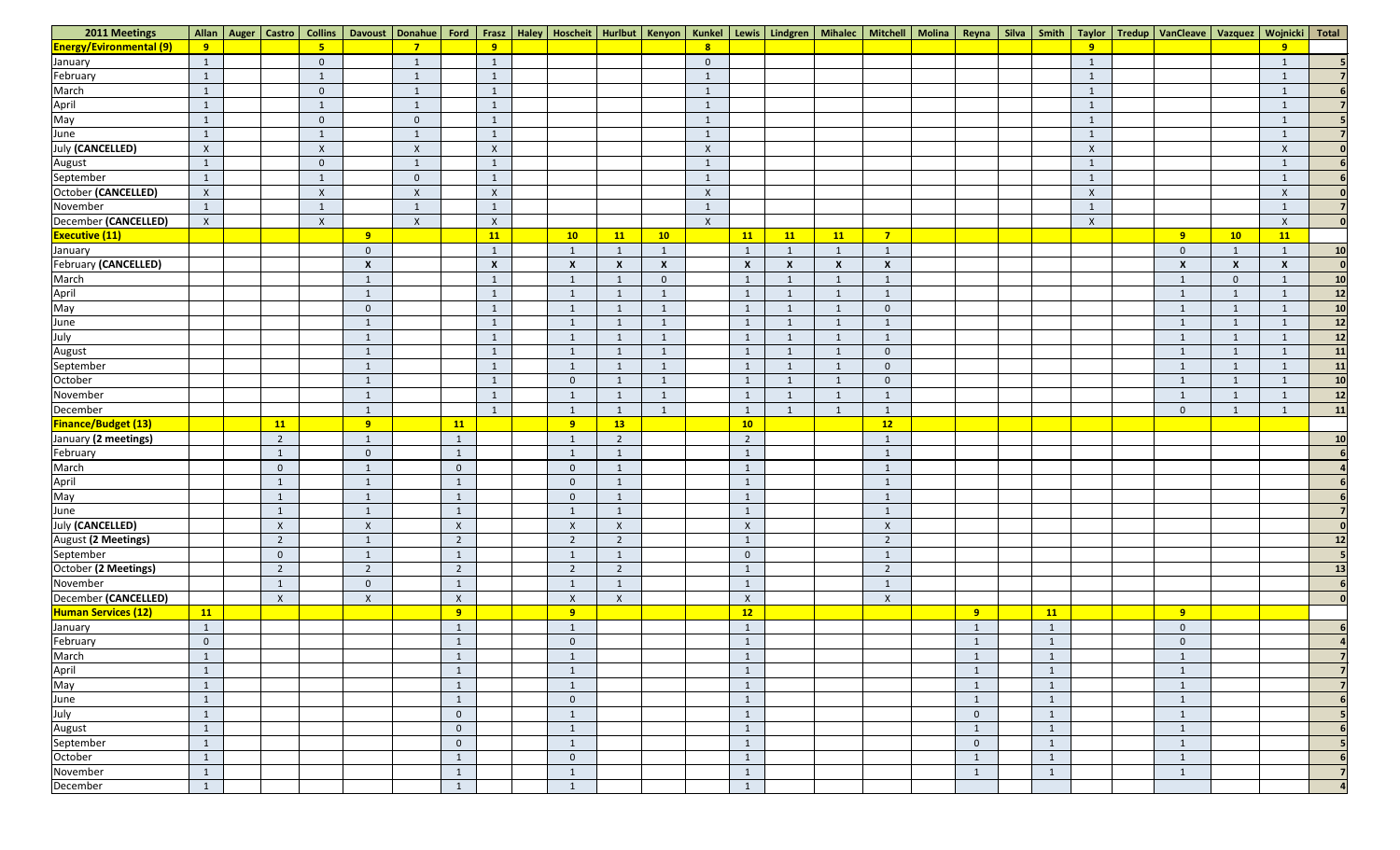| 2011 Meetings                              |                |                           | Allan   Auger   Castro   Collins |              |              |                           |  |                |                           |                           |                         |                  |                           |                |                  |                |                           |                  |                           | Davoust Donahue   Ford   Frasz   Haley   Hoscheit   Hurlbut   Kenyon   Kunkel   Lewis   Lindgren   Mihalec   Mitchell   Molina   Reyna   Silva   Smith   Taylor   Tredup   VanCleave   Vazquez   Wojnicki   Total |                  |
|--------------------------------------------|----------------|---------------------------|----------------------------------|--------------|--------------|---------------------------|--|----------------|---------------------------|---------------------------|-------------------------|------------------|---------------------------|----------------|------------------|----------------|---------------------------|------------------|---------------------------|-------------------------------------------------------------------------------------------------------------------------------------------------------------------------------------------------------------------|------------------|
| Judicial/Public Safety (10)                |                | $\overline{7}$            |                                  | 10           | 9            |                           |  |                |                           |                           |                         |                  |                           |                |                  |                |                           |                  |                           |                                                                                                                                                                                                                   |                  |
| January                                    | $\overline{0}$ | $\mathbf{1}$              |                                  | $\mathbf{1}$ | $\mathbf{1}$ |                           |  | 1              |                           | $\mathbf{1}$              |                         |                  | $\overline{0}$            |                |                  |                |                           |                  |                           |                                                                                                                                                                                                                   |                  |
| February<br>March                          | $\overline{1}$ | $\overline{0}$            |                                  | $\mathbf{1}$ | $\mathbf{1}$ |                           |  | $\overline{0}$ |                           | $\mathbf{1}$              |                         |                  | $\overline{0}$            |                |                  |                |                           |                  |                           |                                                                                                                                                                                                                   |                  |
|                                            |                |                           |                                  | $\mathbf{1}$ | $\mathbf{0}$ |                           |  |                |                           | $\mathbf{1}$              |                         |                  | $\overline{0}$            |                |                  |                |                           |                  |                           |                                                                                                                                                                                                                   |                  |
|                                            | -1             | $\mathbf{1}$              |                                  | $\mathbf{1}$ | $\mathbf{1}$ |                           |  | 1              |                           | $\mathbf{1}$              |                         |                  | $\mathbf{1}$              |                |                  |                |                           |                  |                           |                                                                                                                                                                                                                   |                  |
| April<br>May                               |                | $\mathbf{1}$              |                                  | $\mathbf{1}$ | $\mathbf{1}$ |                           |  | $\mathbf 1$    |                           | $\mathbf{1}$              |                         |                  | $\mathbf{1}$              |                |                  |                |                           |                  |                           |                                                                                                                                                                                                                   |                  |
|                                            | $\mathbf{0}$   | 1                         |                                  | $\mathbf{1}$ | $\mathbf{1}$ |                           |  | $\overline{0}$ |                           | $\mathbf{1}$              |                         |                  | $\mathbf{1}$              |                |                  |                |                           |                  |                           |                                                                                                                                                                                                                   |                  |
| June<br>July (CANCELLED)                   | $\mathsf{X}$   | $\boldsymbol{\mathsf{X}}$ |                                  | $\mathsf{X}$ | $\mathsf{X}$ |                           |  | $\mathsf{X}$   |                           | $\mathsf{X}$              |                         |                  | $\boldsymbol{X}$          |                |                  |                |                           |                  |                           |                                                                                                                                                                                                                   |                  |
|                                            | $\mathbf{1}$   | $\overline{0}$            |                                  | $\mathbf{1}$ | $\mathbf{1}$ |                           |  | $\overline{0}$ |                           | $\mathbf{1}$              |                         |                  | $\mathbf{1}$              |                |                  |                |                           |                  |                           |                                                                                                                                                                                                                   |                  |
| August<br>September                        |                | $\overline{0}$            |                                  | $\mathbf{1}$ | $\mathbf{1}$ |                           |  | $\mathbf{1}$   |                           | $\overline{0}$            |                         |                  | $\mathbf{1}$              |                |                  |                |                           |                  |                           |                                                                                                                                                                                                                   |                  |
| October                                    | $\mathbf{0}$   | $\mathbf{1}$              |                                  | $\mathbf{1}$ | $\mathbf{1}$ |                           |  | $\mathbf{1}$   |                           | $\mathbf{1}$              |                         |                  | $\mathbf{1}$              |                |                  |                |                           |                  |                           |                                                                                                                                                                                                                   |                  |
| November                                   |                | $\mathbf{1}$              |                                  | $\mathbf{1}$ | $\mathbf{1}$ |                           |  | $\mathbf{1}$   |                           | $\mathbf{1}$              |                         |                  | $\mathbf{1}$              |                |                  |                |                           |                  |                           |                                                                                                                                                                                                                   |                  |
| December (CANCELLED)                       | $\mathsf{X}$   | $\mathsf{X}$              |                                  | $\mathsf X$  | $\mathsf{X}$ |                           |  | $\mathsf{X}$   |                           | $\boldsymbol{\mathsf{X}}$ |                         |                  | $\boldsymbol{\mathsf{X}}$ |                |                  |                |                           |                  |                           |                                                                                                                                                                                                                   |                  |
| <b>Legislative</b>                         | 8 <sup>2</sup> | 6 <sup>1</sup>            |                                  |              |              | $6 \n$                    |  |                |                           |                           |                         |                  |                           | 6 <sup>1</sup> |                  | 6 <sup>1</sup> | 6 <sup>1</sup>            |                  |                           | 8                                                                                                                                                                                                                 |                  |
| January                                    | -1             | $\overline{0}$            |                                  |              |              |                           |  |                |                           |                           |                         |                  |                           |                |                  |                |                           |                  |                           | $\mathbf{1}$                                                                                                                                                                                                      |                  |
| February                                   | $\mathbf{1}$   | $\overline{0}$            |                                  |              |              |                           |  |                |                           |                           |                         |                  |                           |                |                  | 1              | $\overline{0}$            |                  |                           | $\mathbf{1}$                                                                                                                                                                                                      |                  |
| March                                      | $\mathbf{1}$   | $\mathbf{1}$              |                                  |              |              | $\overline{0}$            |  |                |                           |                           |                         |                  |                           | $\Omega$       |                  | 1              |                           |                  |                           | $\mathbf{1}$                                                                                                                                                                                                      |                  |
| April                                      | -1             | $\mathbf{1}$              |                                  |              |              |                           |  |                |                           |                           |                         |                  |                           |                |                  | 1              |                           |                  |                           | $\mathbf{1}$                                                                                                                                                                                                      |                  |
|                                            | $\mathbf{1}$   | $\mathbf{1}$              |                                  |              |              | $\mathbf{0}$              |  |                |                           |                           |                         |                  |                           |                |                  | $\mathbf{1}$   |                           |                  |                           | $\mathbf{1}$                                                                                                                                                                                                      |                  |
| May<br>June (CANCELLED)                    | $\mathsf{X}$   | $\boldsymbol{\mathsf{X}}$ |                                  |              |              | $\boldsymbol{\mathsf{X}}$ |  |                |                           |                           |                         |                  |                           | X              |                  | $\mathsf{X}$   | $\boldsymbol{\mathsf{X}}$ |                  |                           | $\mathsf X$                                                                                                                                                                                                       |                  |
|                                            | -1             | $\mathbf{1}$              |                                  |              |              |                           |  |                |                           |                           |                         |                  |                           |                |                  | $\overline{0}$ |                           |                  |                           | $\mathbf{1}$                                                                                                                                                                                                      |                  |
| July<br>August (CANCELLED)                 | $\mathsf{X}$   | $\mathsf{X}$              |                                  |              |              | $\mathsf{X}$              |  |                |                           |                           |                         |                  |                           | X              |                  | $\mathsf{X}$   | $\mathsf{X}$              |                  |                           | $\mathsf{X}$                                                                                                                                                                                                      |                  |
| September                                  | $\mathbf{1}$   | $\mathbf{1}$              |                                  |              |              |                           |  |                |                           |                           |                         |                  |                           |                |                  | $\mathbf{1}$   |                           |                  |                           | $\mathbf{1}$                                                                                                                                                                                                      |                  |
| October (CANCELLED)                        | $\mathsf{X}$   | $\mathsf{X}$              |                                  |              |              | $\mathsf{X}$              |  |                |                           |                           |                         |                  |                           | $\mathsf{X}$   |                  | $\mathsf{X}$   | $\boldsymbol{\mathsf{X}}$ |                  |                           | $\mathsf X$                                                                                                                                                                                                       |                  |
| November                                   | $\mathbf{1}$   | $\mathbf{1}$              |                                  |              |              |                           |  |                |                           |                           |                         |                  |                           | $\Omega$       |                  | $\overline{0}$ | $\overline{0}$            |                  |                           | $\mathbf{1}$                                                                                                                                                                                                      |                  |
| December (CANCELLED)                       | $\mathsf{X}$   | $\mathsf{X}$              |                                  |              |              | $\mathsf{X}$              |  |                |                           |                           |                         |                  |                           | $\mathsf{X}$   |                  | $\mathsf{X}$   | $\mathsf{X}$              |                  |                           | $\mathsf{X}$                                                                                                                                                                                                      |                  |
| <b>Public Health (10)</b>                  |                |                           | 10                               |              |              |                           |  |                | 9                         | 7 <sup>7</sup>            |                         | 10               |                           |                |                  |                | 10                        | $\overline{7}$   | 6 <sup>1</sup>            |                                                                                                                                                                                                                   |                  |
| January                                    |                |                           |                                  |              |              |                           |  |                | $\overline{0}$            | $\mathbf{1}$              |                         |                  |                           |                |                  |                |                           |                  | $\mathbf 0$               |                                                                                                                                                                                                                   |                  |
| February                                   |                |                           |                                  |              |              |                           |  |                |                           | $\mathbf{1}$              |                         |                  |                           |                |                  |                |                           |                  | $\mathbf 0$               |                                                                                                                                                                                                                   |                  |
|                                            |                |                           |                                  |              |              |                           |  |                |                           | $\mathbf{1}$              |                         |                  |                           |                |                  |                |                           |                  | $\mathbf 0$               |                                                                                                                                                                                                                   |                  |
| March<br>April<br>May                      |                |                           |                                  |              |              |                           |  |                |                           | $\mathbf{1}$              |                         |                  |                           |                |                  |                |                           |                  |                           |                                                                                                                                                                                                                   | $\overline{7}$   |
|                                            |                |                           |                                  |              |              |                           |  |                |                           | $\mathbf{1}$              |                         |                  |                           |                |                  |                |                           |                  |                           |                                                                                                                                                                                                                   | $\overline{7}$   |
|                                            |                |                           |                                  |              |              |                           |  |                |                           | $\mathbf{1}$              |                         | 1                |                           |                |                  |                |                           | $\overline{0}$   | $\mathbf{1}$              |                                                                                                                                                                                                                   |                  |
| June<br>July                               |                |                           |                                  |              |              |                           |  |                |                           | $\overline{0}$            |                         |                  |                           |                |                  |                |                           | $\overline{0}$   | $\mathbf 0$               |                                                                                                                                                                                                                   |                  |
|                                            |                |                           |                                  |              |              |                           |  |                |                           | $\mathbf{1}$              |                         |                  |                           |                |                  |                |                           |                  |                           |                                                                                                                                                                                                                   | $\overline{7}$   |
| August<br>September (CANCELLED)<br>October |                |                           | $\boldsymbol{X}$                 |              |              |                           |  |                | $\mathsf{X}$              | $\mathsf{X}$              |                         | $\boldsymbol{X}$ |                           |                |                  |                | $\mathsf{X}$              | $\boldsymbol{X}$ | $\lambda$                 |                                                                                                                                                                                                                   | $\mathbf{0}$     |
|                                            |                |                           |                                  |              |              |                           |  |                |                           | $\overline{0}$            |                         |                  |                           |                |                  |                |                           | $\overline{0}$   |                           |                                                                                                                                                                                                                   | 5 <sub>1</sub>   |
| November (CANCELLED)                       |                |                           | $\boldsymbol{\mathsf{X}}$        |              |              |                           |  |                | $\boldsymbol{\mathsf{X}}$ | $\mathsf{X}$              |                         | $\pmb{\times}$   |                           |                |                  |                | $\boldsymbol{\mathsf{X}}$ | $\pmb{\chi}$     | $\boldsymbol{\mathsf{X}}$ |                                                                                                                                                                                                                   | $\mathbf{0}$     |
| December                                   |                |                           |                                  |              |              |                           |  |                |                           | $\overline{0}$            |                         | 1                |                           |                |                  |                |                           |                  |                           |                                                                                                                                                                                                                   | 6 <sup>1</sup>   |
| <b>Public Service</b>                      |                |                           | 5                                |              |              |                           |  |                | 8                         |                           | 10                      |                  |                           |                | 9                |                |                           | 9                | $\overline{7}$            | 5 <sub>5</sub>                                                                                                                                                                                                    |                  |
| January                                    |                |                           |                                  |              |              |                           |  |                | $\overline{0}$            |                           | $\overline{1}$          |                  |                           |                | $\overline{1}$   |                |                           | $\overline{0}$   | $\mathbf 1$               | $\mathbf{1}$                                                                                                                                                                                                      | 5                |
| February                                   |                |                           | $\mathbf{0}$                     |              |              |                           |  |                |                           |                           | $\mathbf{1}$            |                  |                           |                | $\overline{0}$   |                |                           | $\mathbf{1}$     | $\mathbf{1}$              | $\overline{0}$                                                                                                                                                                                                    | $\boldsymbol{a}$ |
| March                                      |                |                           | $\overline{0}$                   |              |              |                           |  |                |                           |                           | -1                      |                  |                           |                |                  |                |                           |                  | $\mathbf 0$               | $\mathbf{1}$                                                                                                                                                                                                      | 5                |
| April<br>May                               |                |                           |                                  |              |              |                           |  |                |                           |                           | $\mathbf{1}$            |                  |                           |                | $\mathbf{1}$     |                |                           | $\mathbf{1}$     |                           | $\overline{0}$                                                                                                                                                                                                    |                  |
|                                            |                |                           |                                  |              |              |                           |  |                |                           |                           | $\overline{1}$          |                  |                           |                | $\overline{1}$   |                |                           | $\mathbf{1}$     | $\mathbf{1}$              | $\overline{0}$                                                                                                                                                                                                    | 6 <sup>1</sup>   |
| June<br>July (CANCELLED)                   |                |                           |                                  |              |              |                           |  |                |                           |                           | $\overline{1}$          |                  |                           |                | $\mathbf{1}$     |                |                           | $\overline{1}$   | $\overline{0}$            | $\mathbf{1}$                                                                                                                                                                                                      | 6 <sub>1</sub>   |
|                                            |                |                           | $\boldsymbol{\mathsf{X}}$        |              |              |                           |  |                | $\boldsymbol{\mathsf{X}}$ |                           | $\mathsf{X}$            |                  |                           |                | $\boldsymbol{X}$ |                |                           | $\mathsf{X}$     | $\boldsymbol{\mathsf{X}}$ | $\mathsf{X}$                                                                                                                                                                                                      | 0                |
| August<br>September                        |                |                           |                                  |              |              |                           |  |                |                           |                           | $\overline{1}$          |                  |                           |                |                  |                |                           | $\mathbf{1}$     | $\overline{0}$            | $\overline{0}$                                                                                                                                                                                                    |                  |
|                                            |                |                           | $\overline{0}$                   |              |              |                           |  |                | $\overline{0}$            |                           | $\overline{\mathbf{1}}$ |                  |                           |                | $\overline{1}$   |                |                           | $\overline{1}$   | $\mathbf{1}$              | $\mathbf{1}$                                                                                                                                                                                                      |                  |
| October                                    |                |                           | $\overline{0}$                   |              |              |                           |  |                | $\mathbf{1}$              |                           | $\overline{1}$          |                  |                           |                | $\mathbf{1}$     |                |                           | $\mathbf{1}$     | $\mathbf{1}$              | $\overline{0}$                                                                                                                                                                                                    | 5                |
| November                                   |                |                           | $\Omega$                         |              |              |                           |  |                |                           |                           |                         |                  |                           |                | $\mathbf{1}$     |                |                           | $\mathbf{1}$     |                           | $\mathbf{1}$                                                                                                                                                                                                      | 6 <sup>1</sup>   |
| December (CANCELLED)                       |                |                           | $\boldsymbol{X}$                 |              |              |                           |  |                | $\mathsf{X}$              |                           | $\boldsymbol{X}$        |                  |                           |                | $\mathsf{X}$     |                |                           | $\boldsymbol{X}$ | X                         | $\boldsymbol{\mathsf{X}}$                                                                                                                                                                                         | $\mathbf{0}$     |